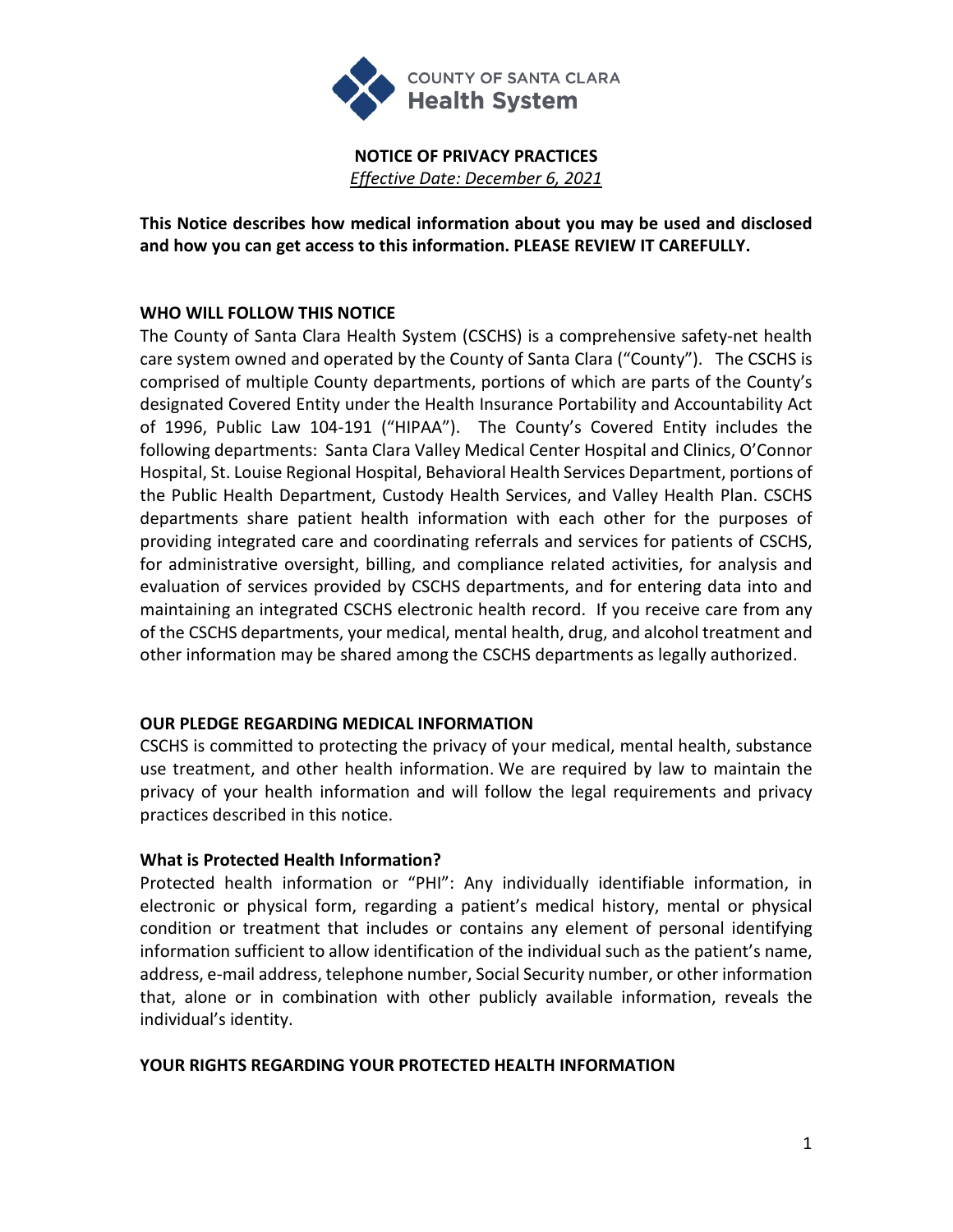

You have the following rights regarding your PHI that we maintain in our facilities. Please contact the Health Information Management Services (HIMS) Department Release of Information (ROI) unit of the CSCHS Department where you receive your services for requests related to your rights listed below.

Santa Clara Valley Medical Center Hospital and Clinics, Custody Health Services, Behavioral Health Services Department ATTN: ROI Unit Health Information Management 751 S. Bascom Avenue San Jose, CA 95128

O'Connor Hospital ATTN: ROI Unit Health Information Management 2105 Forest Ave San Jose, CA 95128

St. Louise Regional Hospital ATTN: ROI Unit Health Information Management 9400 No Name Uno Gilroy, CA 95020

Privacy Coordinator Public Health Department 976 Lenzen Avenue San Jose, CA 95126

### **Right to Notice of Breach or Unauthorized Access**

You have the right to be notified if there is an unauthorized access to your PHI or a breach of unsecured PHI involving your information. We are required to notify you and provide you with information on how to protect your personal information.

# **Right to See and Copy**

You have the right to ask to review and copy your PHI, with certain exceptions. If we have the information in electronic format, you have the right to obtain your health information in an electronic format if possible. Your request must be in writing and submitted to the department contact listed above. If you request a copy of the information, we may charge a fee for the costs of copying, mailing or other supplies associated with your request.

### **Right to Ask for a Correction**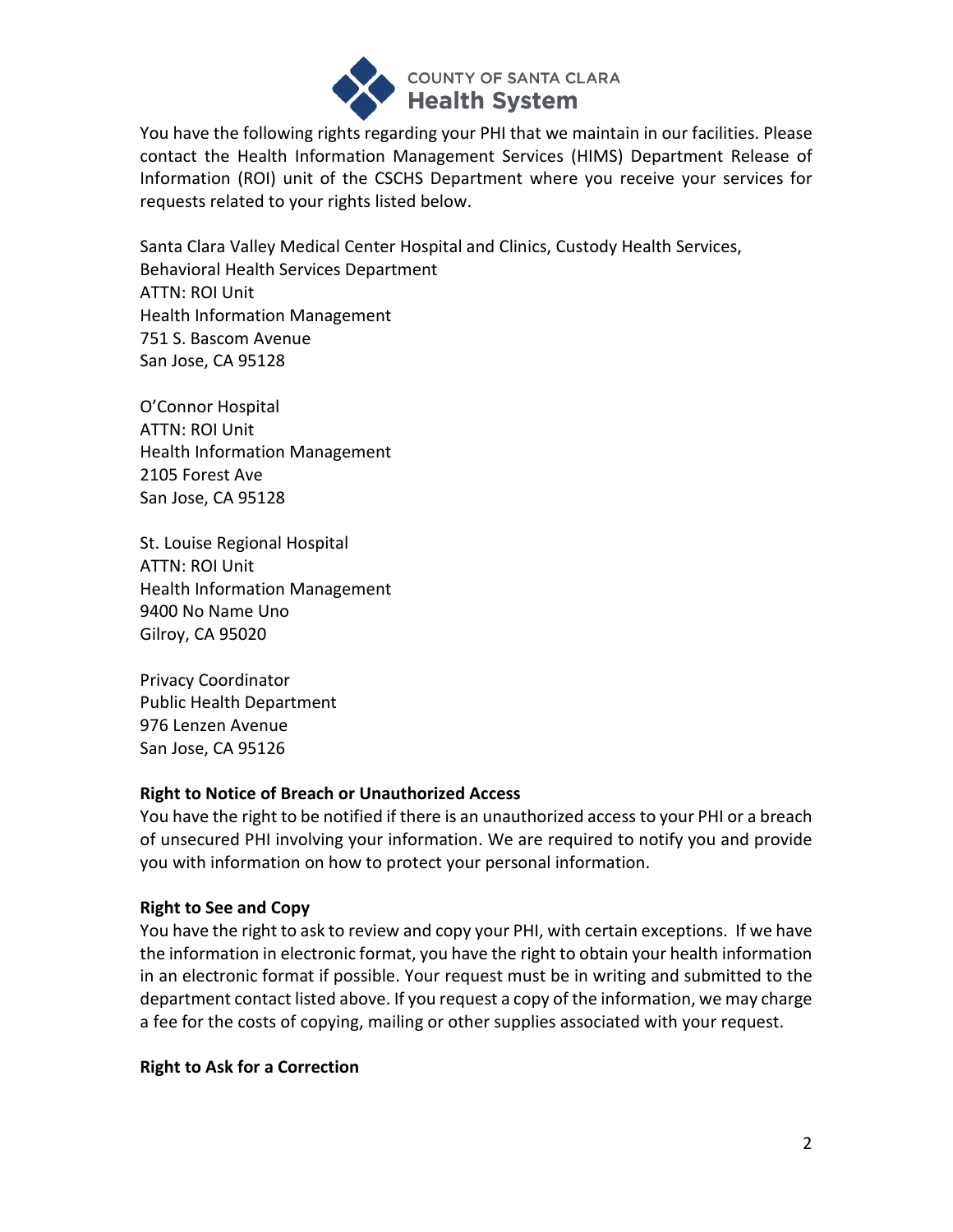

If you feel that the PHI, we have about you is incorrect and incomplete, you may ask us to change the PHI in your record. A request for change must be made in writing and must provide a reason that supports the request. Submit requests to the department contact listed above. If we deny your request and will provide a reason why in writing.

### **Right to Know Who We Shared Your Information With**

You have the right to request an "accounting of disclosures" showing who CSCHS shared your health information with. This is a list of the disclosures we made of PHI about you other than our own for treatment, payment, and health care operations and with other exceptions pursuant to the law.

The request may be for a period up to six years prior to the date of the request. Your request must be in writing and submitted to the department contact listed above. The first list you request within a 12-month period will be free. For additional lists, we may charge you for the costs of providing the list and will notify you of these costs ahead of time.

# **Right to Ask for Restrictions**

You have the right to ask us to restrict or limit how we use and share certain health information for treatment, payment, or health care operations. You also have the right to request a limit on the medical information we disclose about you to someone who is involved in your care or the payment of your care, like a family member or friend. *We are not required to agree to your request.* If we do agree, we will comply with your request, unless the information is needed to provide emergency treatment to you.

You have the right to request a restriction or limitation on certain PHI provided to your health plan if you have paid for the care you received from our facility yourself (i.e., instead of having your health insurance plan pay for the care). Your request must be in writing and submitted to the department contact listed above.

### **Right to Ask for Confidential Communications**

You have the right to ask that we communicate with you about your PHI in a certain way or at a certain location. For example, you can ask that we contact you only at work or by U.S. mail. Your request must be in writing and submitted to the department contact listed above. We will try to accommodate all *reasonable* requests.

# **Right to a Paper Copy of This Notice**

You have the right to a paper copy of this Notice, even if you have agreed to receive this Notice electronically. You may obtain an electronic copy of this Notice at any of our locations or through our website: [https://www.scvmc.org/patients](https://www.scvmc.org/patients-visitors/services/notice-privacy-practices-npp)[visitors/services/notice-privacy-practices-npp](https://www.scvmc.org/patients-visitors/services/notice-privacy-practices-npp)

### **HOW WE MAY USE AND SHARE PROTECTED HEALTH INFORMATION**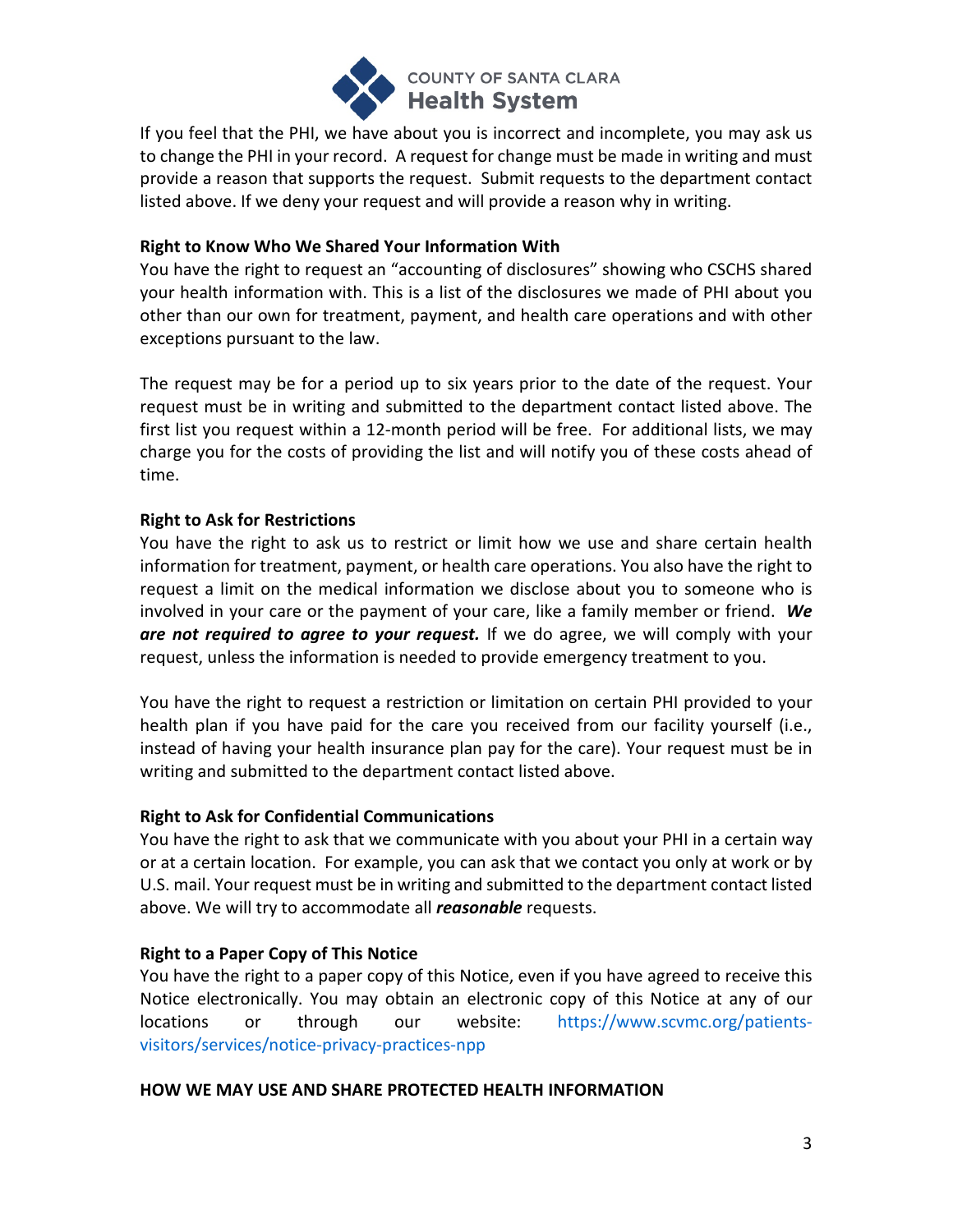

### **For Treatment**

We may access, use, and share your PHI to provide you with treatment or services. We may disclose medical information to doctors, nurses, technicians, health care students, medical students, or other health system personnel involved in your healthcare. We may share your health information with other non-CSCHS providers for care or treatment. For example, we may share your health information if you are being referred to another provider for services.

### **For Payment**

We may access, use, and share your PHI so that the treatment and services you receive may be billed and payment may be collected from you, an insurance company or a third party. This includes providing your information to the County Department of Tax and Collections, which is responsible for collecting for unpaid care and other payments owed to the County. Another example of use for payment purposes, we may need to give your health plan information about treatment you received at the hospital so your health plan will pay us for the surgery. We may also provide basic information about you and your health plan, insurance company or other source of payment to practitioners outside CSCHS who are involved in your care, to assist them in obtaining payment for services they provide to you.

### **For Health Care Operations**

We may access, use, and share your PHI for health care operations purposes which includes sharing information to comply with laws and regulations, to meet contractual obligations, to improve the quality of care, to administer training and educational programs within CSCHS, or to support medical staff activities. For example, we may access, use, and disclose PHI to review our treatments and services, and to evaluate our staff performance in caring for you.

### **Business Associates and Qualified Service Organizations**

There are some services provided in our organization through contracts with business associates and for substance use treatment programs, Qualified Service Organizations. Business Associates and Qualified Service Organizations provide services on behalf of CSCHS Departments that involve the use or disclosure of patient information. We may disclose your health information to our business associates and qualified service organizations, so that they can perform the job we have asked them to do. Business associates and qualified service organizations are required by federal law to appropriately safeguard your information.

# **OTHER WAYS WE SHARE YOUR PHI**

### **Facilities Directories**

Our hospitals and other facilities access and use PHI to maintain directories of people staying in our facilities. This is so anyone calling or arriving at the hospital, including family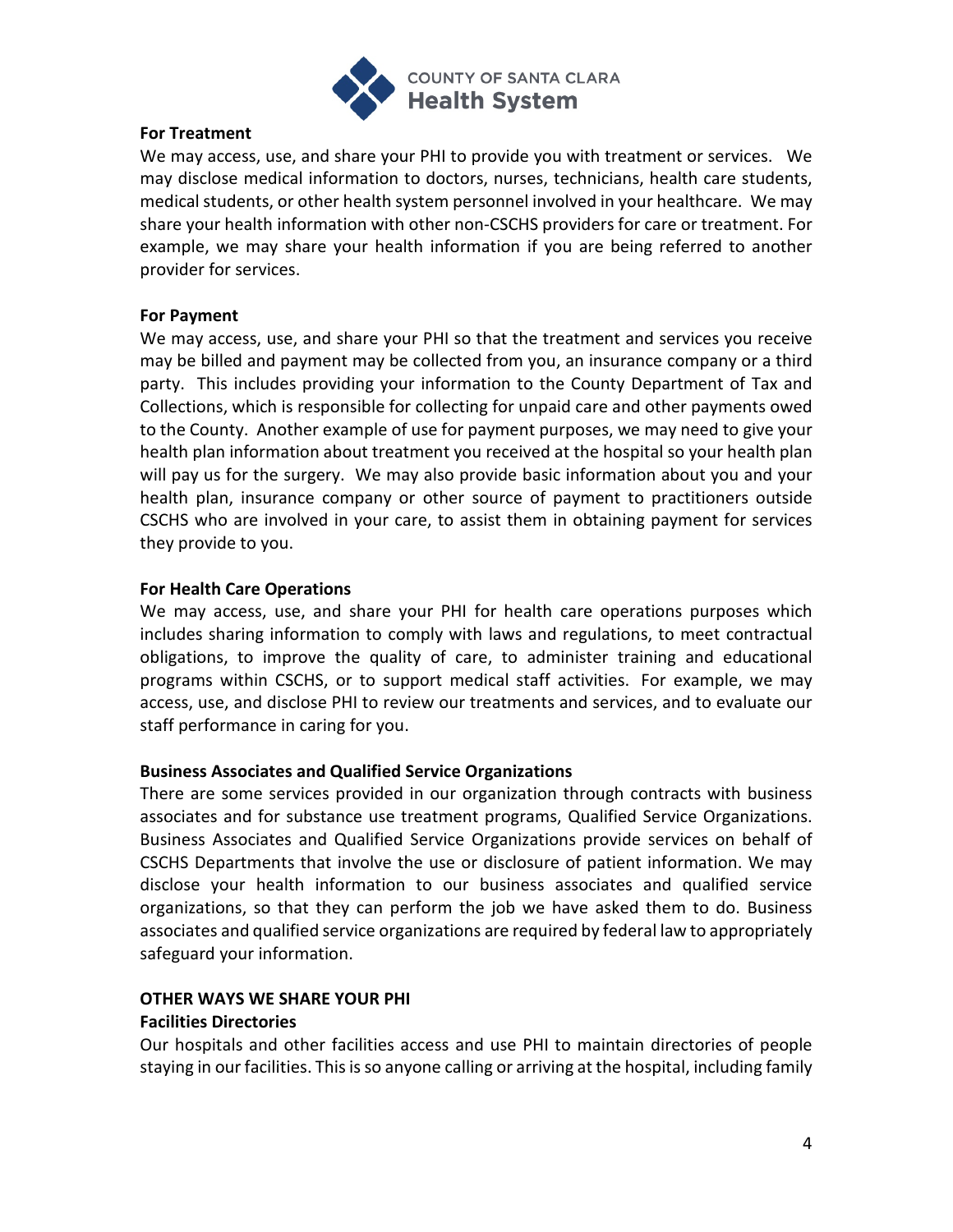

and friends, can visit you and generally know how you are doing. You can make a specific written request to prevent your PHI from being disclosed in this manner.

If you are a patient receiving mental health services in our inpatient or outpatient mental health facilities or enrolled in a substance use treatment program, we will not release your name or any information disclosing whether you are a patient unless you have specifically authorized us to do so.

## **Fundraising Activities**

We may use certain information to contact you for the purpose of raising money for the hospitals and you will have the right to opt out of receiving such communications with each solicitation. For the same purpose, we may provide your name to the Valley Medical Center Foundation, the official nonprofit charity organization that raises funds in support of Santa Clara Valley Medical Center Hospitals and Clinics, including O'Connor Hospital and St. Louise Regional Hospital. The money raised will be used to expand and improve the services and programs we provide the community. You are free to opt out of fundraising solicitation, and your decision will have no impact on your treatment or payment for services.

Opt-Out methods:

- 1. Phone VMC Foundation at 408-885-5203;
- 2. Email: [vmcfoundation@hhs.sccgov.org](mailto:vmcfoundation@hhs.sccgov.org)

3. Direct mail solicitation includes a reply form with "do not solicit" box and mail to return address.

### **Individuals involved in your care or payment for your care**

We may share your PHI with a family member, friend, personal representative, or anyone else you want to be involved in your care or anyone who helps pay for your care. For mental health and substance use treatment records, we are only permitted to share your PHI with your treating physician and individuals that you authorize to receive your PHI.

### **Research**

The CSCHS is a research institution and in certain circumstances, we may access, use, and share your PHI for research purposes, with or without obtaining your authorization. All research projects are evaluated under a special review and approval process to balance research needs with patients' need for privacy.

Often, our researchers contact patients about their interest in participating in certain research studies. We may perform other studies using your PHI without requiring your consent. These studies will not affect your treatment or welfare, and your PHI will continue to be protected. For example, a study may involve a chart review to compare the outcomes of patients who received different types of treatments.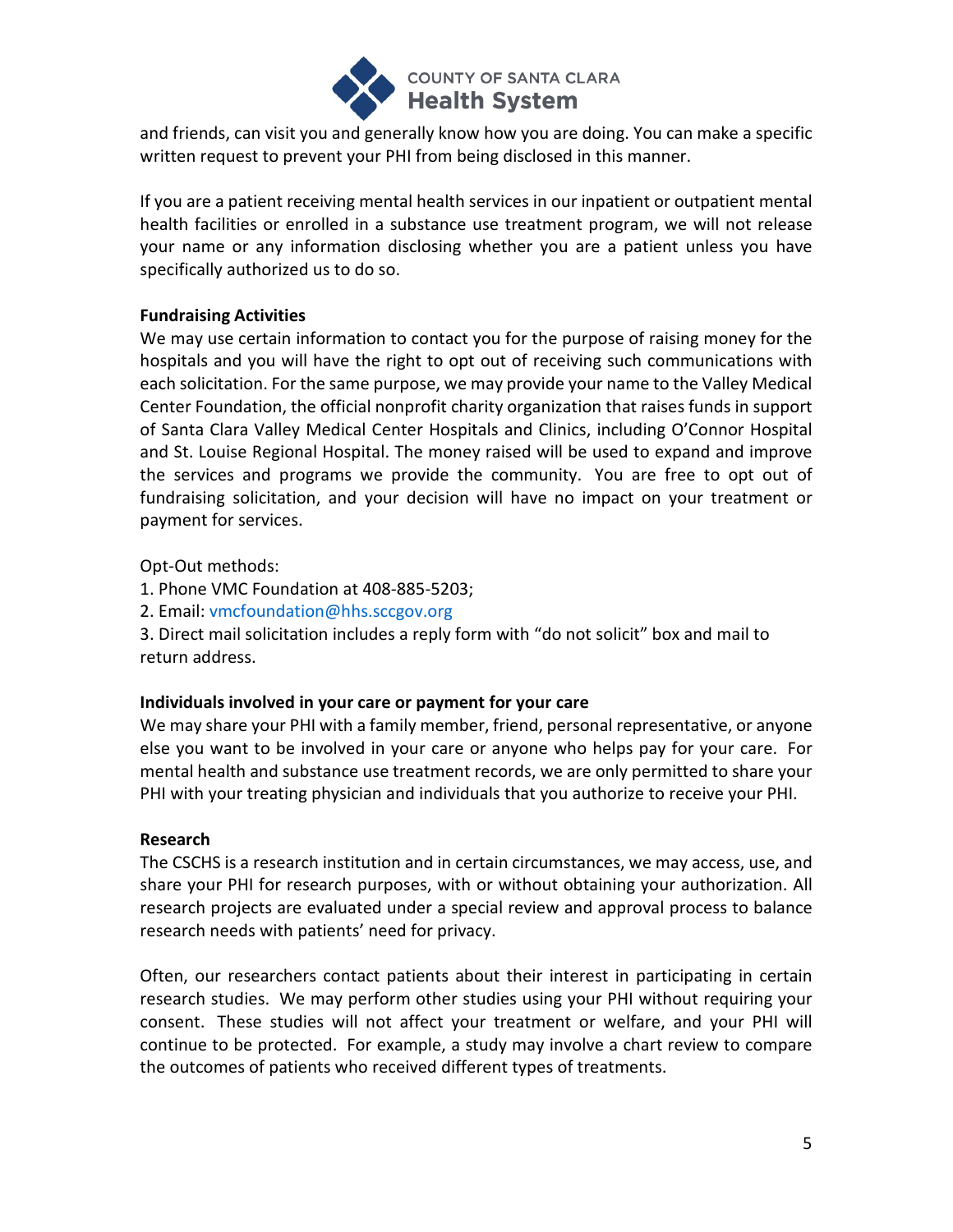

### **Health Information Exchanges**

CSCHS participates in one or more health information exchanges (HIE), where we may share your health information, as allowed by law, to other health care providers or entities for coordination of your care. This allows health care providers at different facilities participating in your treatment to have the information needed to treat you.

**If you do not want CSCHS Health to share your information in an HIE,** you can opt out

by completing an opt-out form and submitting it to: Health Information Management Services ATTN: Release of Information Unit 751 S. Bascom Avenue San Jose, CA 95128

CSCHS will agree with your opt-out request, and this will stop CSCHS sharing your PHI with other health care providers electronically through the HIE, although they may still share information for treatment purposes through other mechanisms. It does not stop other health care providers from sharing your information with CSCHS electronically, and it does not stop a health care provider that already received your information from keeping it. To stop other health care providers form sharing your information with CSCHS, you must contact those providers directly. If you opt out, you can choose to resume participation by submitting a written request to:

Health Information Management Services

ATTN: Release of Information Unit

751 S. Bascom Avenue

San Jose, CA 95128

# **As Required By Law**

We will access, use, and share your PHI when required to do so by federal, state, or local law. For example, in response to a court order, we may be required to release information.

### **Marketing and Sale of PHI**

We may not use or disclose your PHI for marketing purposes without your written authorization. We may not sell your PHI without your written authorization.

### **SPECIAL SITUATIONS**

### **Organ and Tissue Donation**

In some circumstances we may share your PHI with organizations that handle organ procurement or organ, eye, or tissue transplantation or with an organ donation bank, as necessary to help with organ or tissue donation and transplantation.

### **Military Service and Veterans**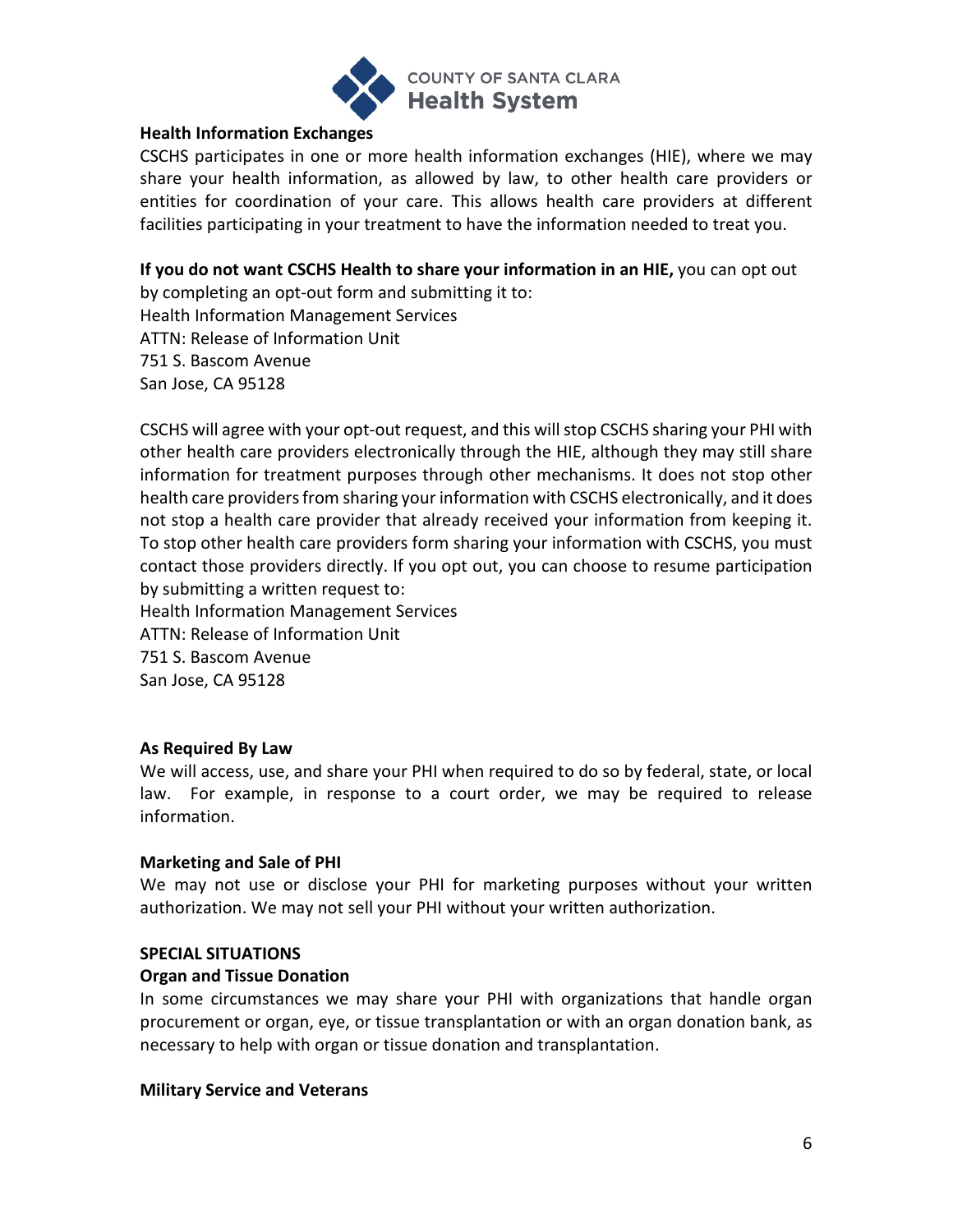

If you are a current or retired member of the Armed Forces, we will share your PHI if it is required by military command authorities. For example, we may release PHI about foreign military personnel to the appropriate military authorities as authorized or required by law.

## **Workers' Compensation**

With some exceptions for mental health and substance use treatment information, we may share your PHI as permitted by law for workers' compensation or similar programs when necessary to provide you with treatment, services or benefits for work-related injuries or illness.

## **Public Health Risks**

We may share your PHI for public health purposes. In general, these activities include, but are not limited to the following:

- to prevent or control disease (such as cancer or tuberculosis), injury or disability;
- to report births and deaths;
- to report the abuse or neglect of children, elders, and dependent adults;
- to report reactions to medications, or problems with healthcare products;
- to notify patients of recalls, repairs, or replacement of products they may be using;
- to notify a person who may have been exposed to a disease or may be at risk for getting or spreading a disease or condition;
- to notify the appropriate government authority if we believe a patient has been the victim of abuse, neglect, or domestic violence. We will share your PHI only if you agree or when it is required or authorized by law.
- to notify emergency response employees regarding possible exposure to HIV/AIDS, to the extent necessary to comply with state and federal laws.

# **Health Oversight Activities**

We may share your PHI with a healthcare oversight agency as authorized or required by law.

# **Lawsuits and Disputes**

If you are involved in a lawsuit or dispute, we may disclose medical information about you in response to a court or administrative order. We may also disclose medical information about you in response to a subpoena, discovery request or other lawful process by someone else involved in the dispute, but only if efforts have been made to tell you about the request (which may include written notice to you) or to obtain an order protecting the information requested. We will only disclose mental health and drug and alcohol treatment records in response to a subpoena when we receive a court order or authorization from the patient.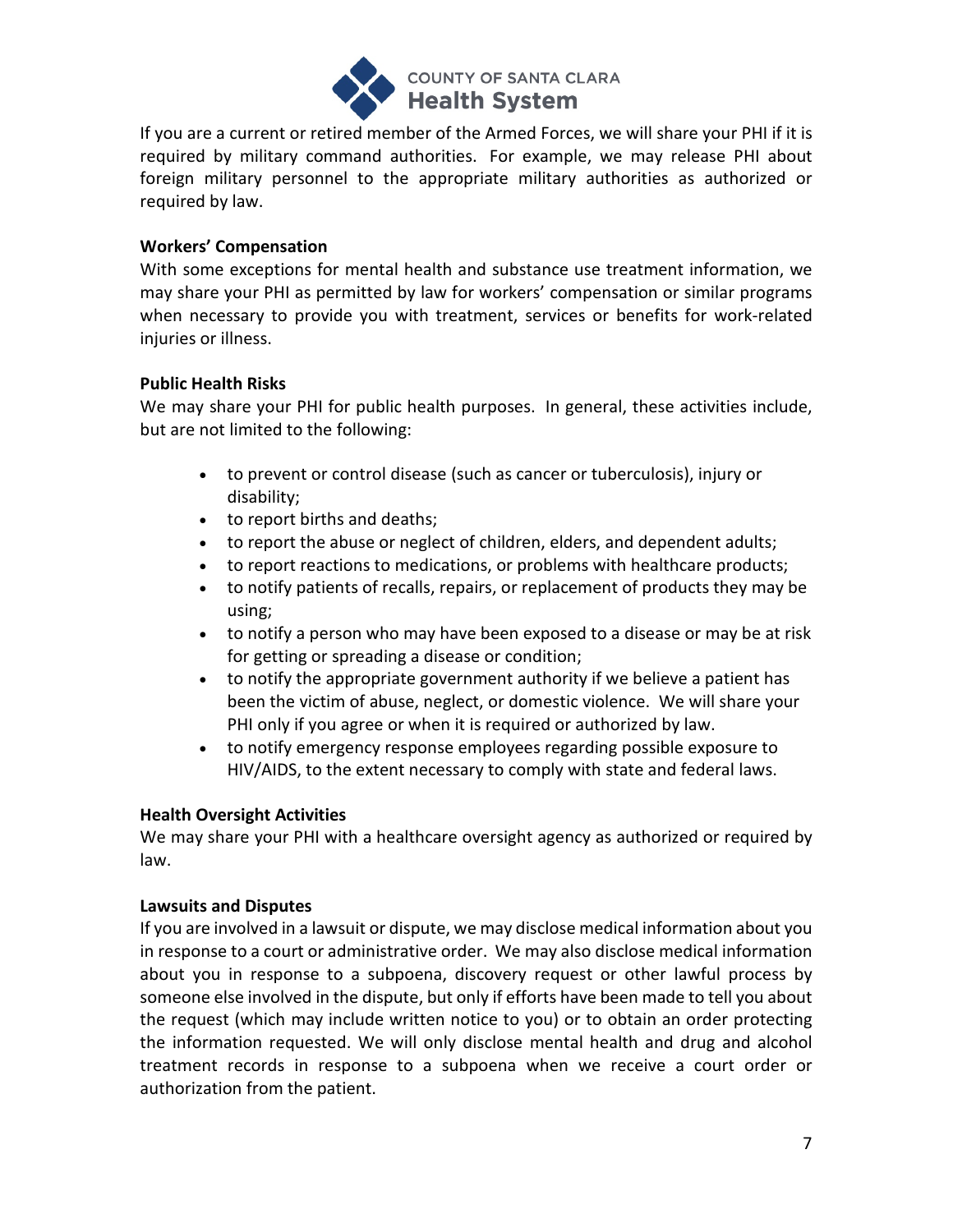

#### **Law Enforcement**

We may share PHI if asked to do so by a law enforcement official as allowed or required by law when certain conditions are met. Mental Health and substance use treatment Services records require additional legal protections and cannot be released without a court order or an authorization by the patient or the patient's representative, except in certain limited circumstances as allowed by law.

#### **Coroners, Medical Examiners and Funeral Directors**

We may share PHI with a coroner, medical examiner, or funeral director when someone dies. This may be necessary, for example, to identify a deceased person or determine the cause of death. We will only disclose mental health and drug and alcohol treatment records to the coroner or medical examiner with a court order or an authorization from the patient's next of kin.

### **National Security and Intelligence Activities**

We may share your PHI as authorized or required by law for specific government functions such as national security and presidential protection.

#### **Inmates**

If you are an inmate of a correctional institution or under the custody of law enforcement officials, we may share your PHI with the correctional institution or law enforcement officials as allowed or required by law.

### **Disaster Relief Efforts**

We may share your PHI with an organization involved in disaster relief so that your family can learn about your condition, status, and location.

### **CHANGES TO THIS NOTICE**

We reserve the right to change this Notice. We reserve the right to make the revised or changed Notice effective for the PHI we already have about you, as well as any other information we receive in the future. We will post a copy of the current Notice in our facilities. The effective date of the Notice will be displayed on the first page. The current notice will be available at [Notice of Privacy Practices \(NPP\) -](https://www.scvmc.org/patients-visitors/services/notice-privacy-practices-npp) Santa Clara Valley Medical Center - [\(scvmc.org\)](https://www.scvmc.org/patients-visitors/services/notice-privacy-practices-npp)

#### **QUESTIONS OR COMPLAINTS**

We welcome the opportunity to respond to your questions and concerns and to resolve any complaints you may have about the access, use or disclosure of your PHI. If you believe your privacy rights have been violated, you may file a complaint with us, or with the Secretary of the Department of Health and Human Services. To file a complaint with us, you must contact: